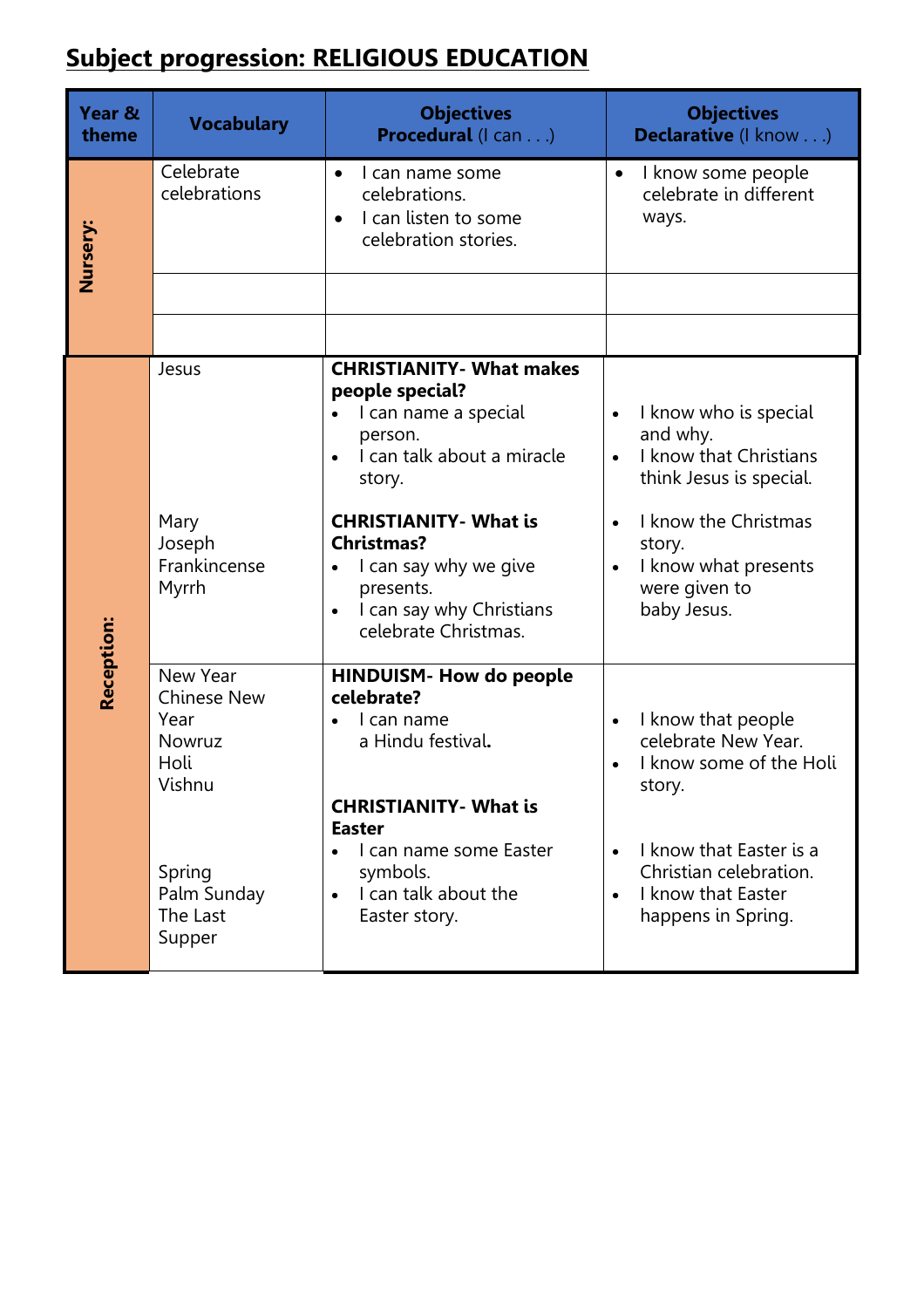|                | Christianity<br>Islam<br>Hinduism<br>Sikhism<br>Church<br>Mosque<br>Synagogue | <b>CHRISTIANITY/</b><br>ISLAM/HINDUISM/SIKHISM-<br>What can we learn from<br>stories?<br>I can talk about stories from<br>$\bullet$<br>different faiths.<br><b>CHIRISTIANITY/ ISLAM</b><br>/ JUDAISM What makes<br>places special?<br>I can say what is special<br>$\bullet$<br>about home.<br>I can name some special<br>$\bullet$<br>places for different<br>religions. | I know stories teach<br>us lessons.<br>I know there are<br>$\bullet$<br>different faiths.<br>I know that people<br>$\bullet$<br>worship in different<br>special places.<br>I know that places of<br>worship are special. |
|----------------|-------------------------------------------------------------------------------|---------------------------------------------------------------------------------------------------------------------------------------------------------------------------------------------------------------------------------------------------------------------------------------------------------------------------------------------------------------------------|--------------------------------------------------------------------------------------------------------------------------------------------------------------------------------------------------------------------------|
| <b>Year 1:</b> | <b>Creation Story</b><br>Adam<br>Eve                                          | <b>CHRISTIANITY - What do</b><br>people believe about God?<br>I can say how it felt to make<br>something.<br>I can remember the<br>$\bullet$<br>Christian Creation story and<br>talk about it.<br>I can express an opinion<br>$\bullet$<br>about the Christian<br>belief about creation<br><b>CHRISTIANITY</b><br>-How do people express their                            | I know the Christian<br>$\bullet$<br>Creation story and how<br>this influences how<br>Christians behave<br>towards nature and the<br>environment.                                                                        |
|                | Mary<br>Joseph<br>Frankincense<br>Myrrh                                       | religions and beliefs?<br>I can talk about a gift that is<br>$\bullet$<br>special to me<br>I can remember some of the<br>$\bullet$<br>Christmas story.<br>I can suggest a gift I would<br>$\bullet$<br>give to Jesus.                                                                                                                                                     | I know the Christmas<br>$\bullet$<br>story and what gifts<br>would be meaningful to<br>Jesus and why.                                                                                                                    |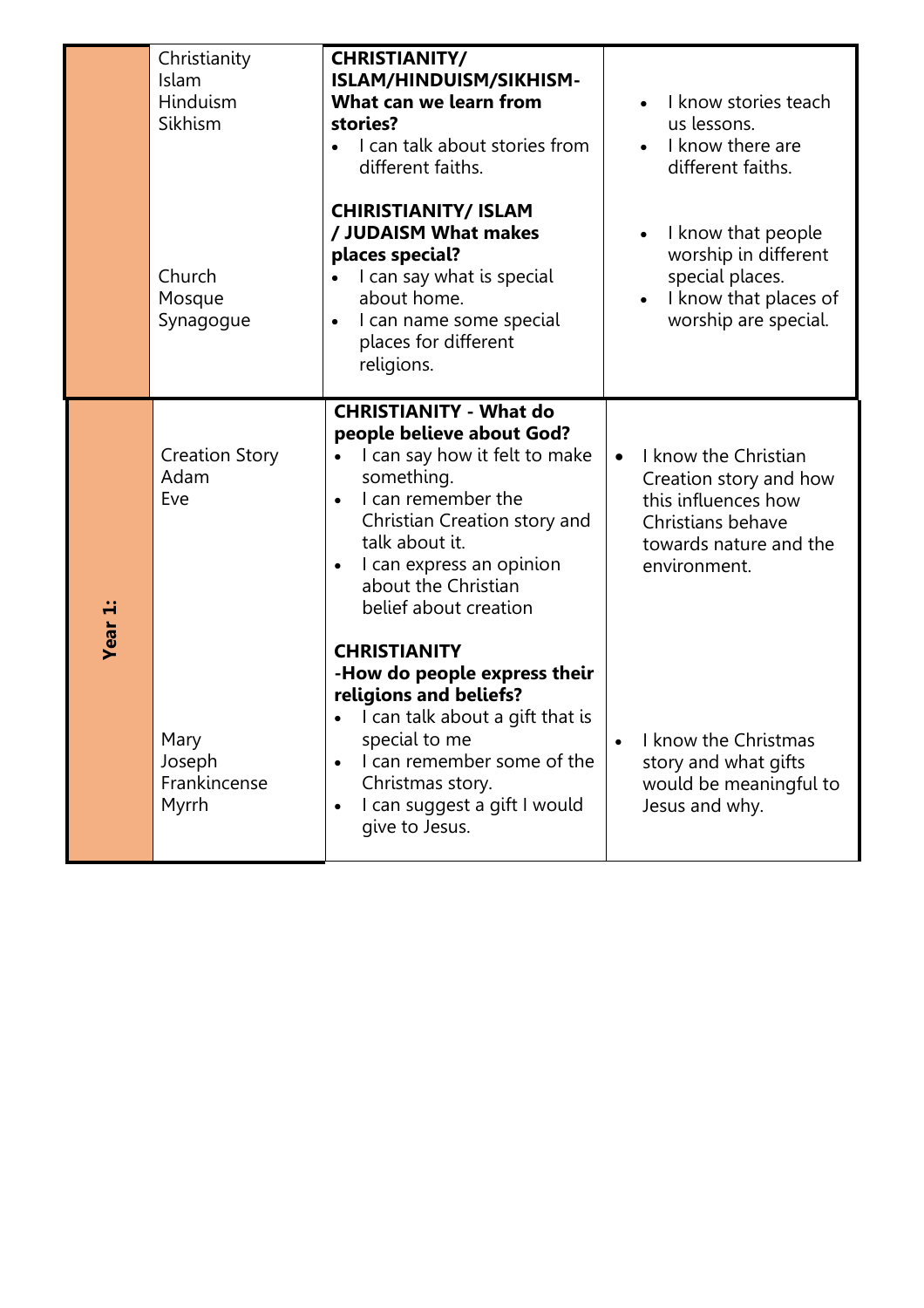| Zacchaeus<br>Mary, Martha<br>and Lazarus | <b>CHRISTIANITY</b><br>- What do people believe<br>about God? Was it always<br>easy for Jesus to show<br>friendship?<br>I can talk about my friends<br>and why I like them.<br>I can remember a story<br>$\bullet$<br>about Jesus<br>showing friendship and talk<br>about it.<br>I can say how Jesus tried to<br>be a good friend.                                                                                                                    | I know why it is<br>$\bullet$<br>sometimes difficult or<br>easy to be a good<br>friend.<br>I know a story about<br>$\bullet$<br>Jesus showing<br>friendship.<br>I know why and when<br>$\bullet$<br>it may have been difficult<br>for Jesus to friendship. |
|------------------------------------------|-------------------------------------------------------------------------------------------------------------------------------------------------------------------------------------------------------------------------------------------------------------------------------------------------------------------------------------------------------------------------------------------------------------------------------------------------------|------------------------------------------------------------------------------------------------------------------------------------------------------------------------------------------------------------------------------------------------------------|
| Palm Sunday<br>Palm cross                | <b>CHRISTIANITY</b><br>- What do Christians do to<br>express their beliefs?<br>I can tell you someone who<br>is special to me.<br>I can tell you something<br>$\bullet$<br>about Palm Sunday.<br>I can show some awareness<br>$\bullet$<br>that Jesus is special<br>to Christians.                                                                                                                                                                    | I know why Jesus is<br>$\bullet$<br>special to Christians.<br>I know why Jesus's<br>$\bullet$<br>welcome on Palm<br>Sunday shows this.                                                                                                                     |
| Samaritan<br>Parable                     | <b>CHRISTIANITY</b><br><b>How does faith and belief</b><br>affect the way people live<br>their lives?<br>I can tell you when I was<br>kind.<br>I can remember something<br>$\bullet$<br>Jesus said or did to be kind.<br>I can say if I think Christians<br>$\bullet$<br>can be kind.<br><b>JUDAISM</b>                                                                                                                                               | I know what it means<br>to be kind.<br>I know an example of<br>when Jesus was<br>kind.<br>I know whether<br>Christians can be<br>kind.                                                                                                                     |
| Rosh Hashanah<br>Yom Kippur<br>Shofar    | - Are Rosh Hashanah and<br>Yom Kippur important to<br>Jewish children?<br>I can tell you which is my<br>favourite day of the<br>week and talk about food I<br>would like to share in a<br>special meal.<br>I can use the right names for<br>$\bullet$<br>things that are special<br>to Jewish people during<br>Shabbat and explain why.<br>I can start to make<br>$\bullet$<br>a connection between being<br>Jewish and decisions about<br>behaviour. | I know what happens<br>$\bullet$<br>during Shabbat and why<br>it is important to Jewish<br>people.                                                                                                                                                         |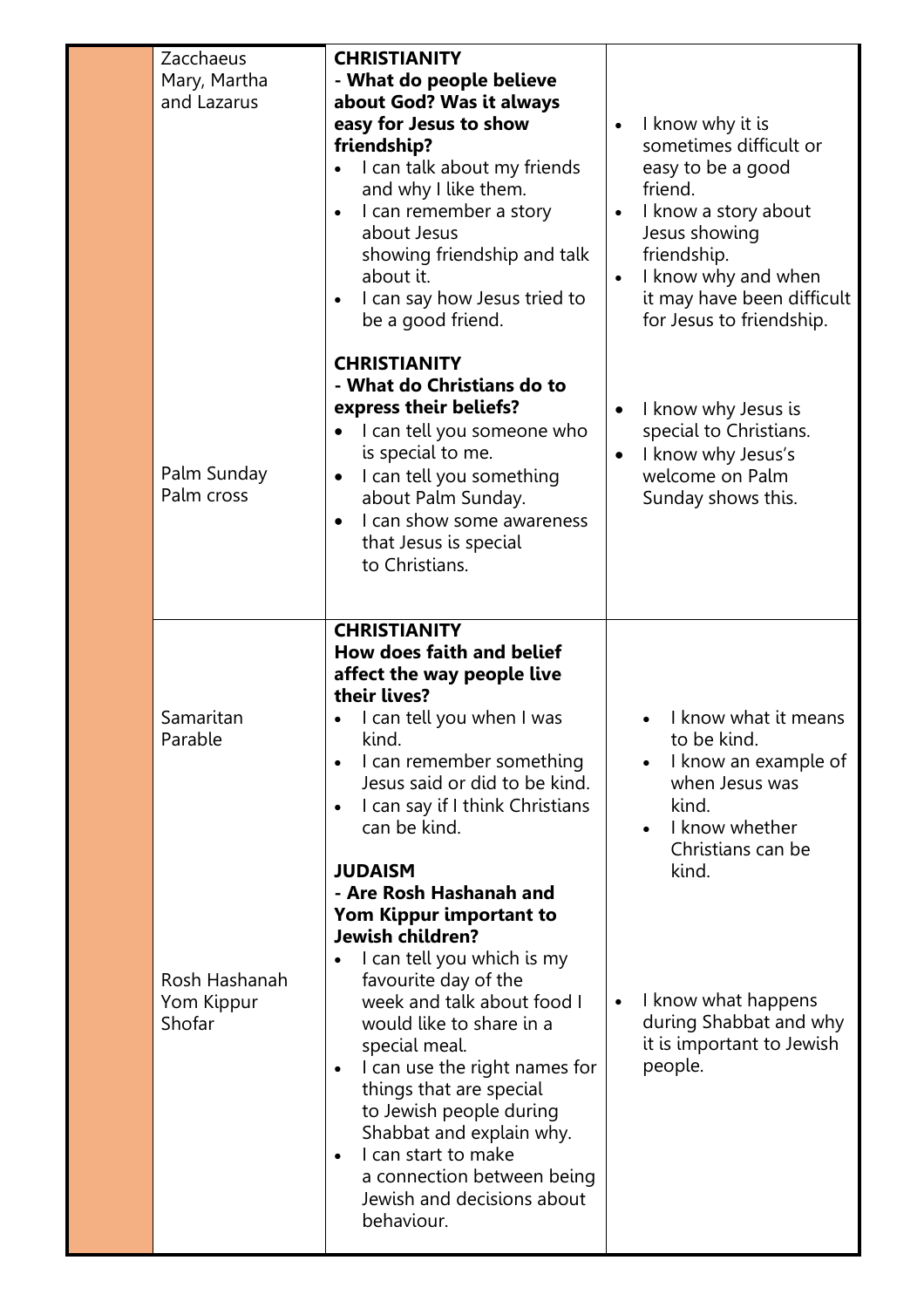|            | Shabbat<br>Challah | <b>JUDAISM</b><br>- Is Shabbat important to<br><b>Jewish Children?</b><br>I can tell you my favourite<br>day.<br>I can tell you something on<br>$\bullet$<br>the special Shabbat table.<br>I can tell you what a Jewish<br>$\bullet$<br>child might do on a Friday<br>after school.                                                                                                                       | I know what days are<br>$\bullet$<br>special to me.<br>I know that Shabbat is a<br>$\bullet$<br>special day to Jewish<br>people.<br>I know what would be on<br>$\bullet$<br>a Shabbat table. |
|------------|--------------------|-----------------------------------------------------------------------------------------------------------------------------------------------------------------------------------------------------------------------------------------------------------------------------------------------------------------------------------------------------------------------------------------------------------|----------------------------------------------------------------------------------------------------------------------------------------------------------------------------------------------|
| י ב¤<br>דפ | Advent             | <b>CHRISTIANITY-</b><br><b>Why do Christians believe</b><br>God gave Jesus the world?<br>I can say how I could<br>$\bullet$<br>help solve a problem by<br>showing love.<br>I can remember the<br>$\bullet$<br>Christmas story and start<br>to explain that Christians<br>believe Jesus was a gift<br>from God.<br>$\bullet$ I can tell you why<br><b>Christians think God</b><br>gave Jesus to the world. | I know how to help solve<br>$\bullet$<br>a problem.<br>I know the Christmas<br>$\bullet$<br>Story.<br>I know Jesus is the son of<br>God.                                                     |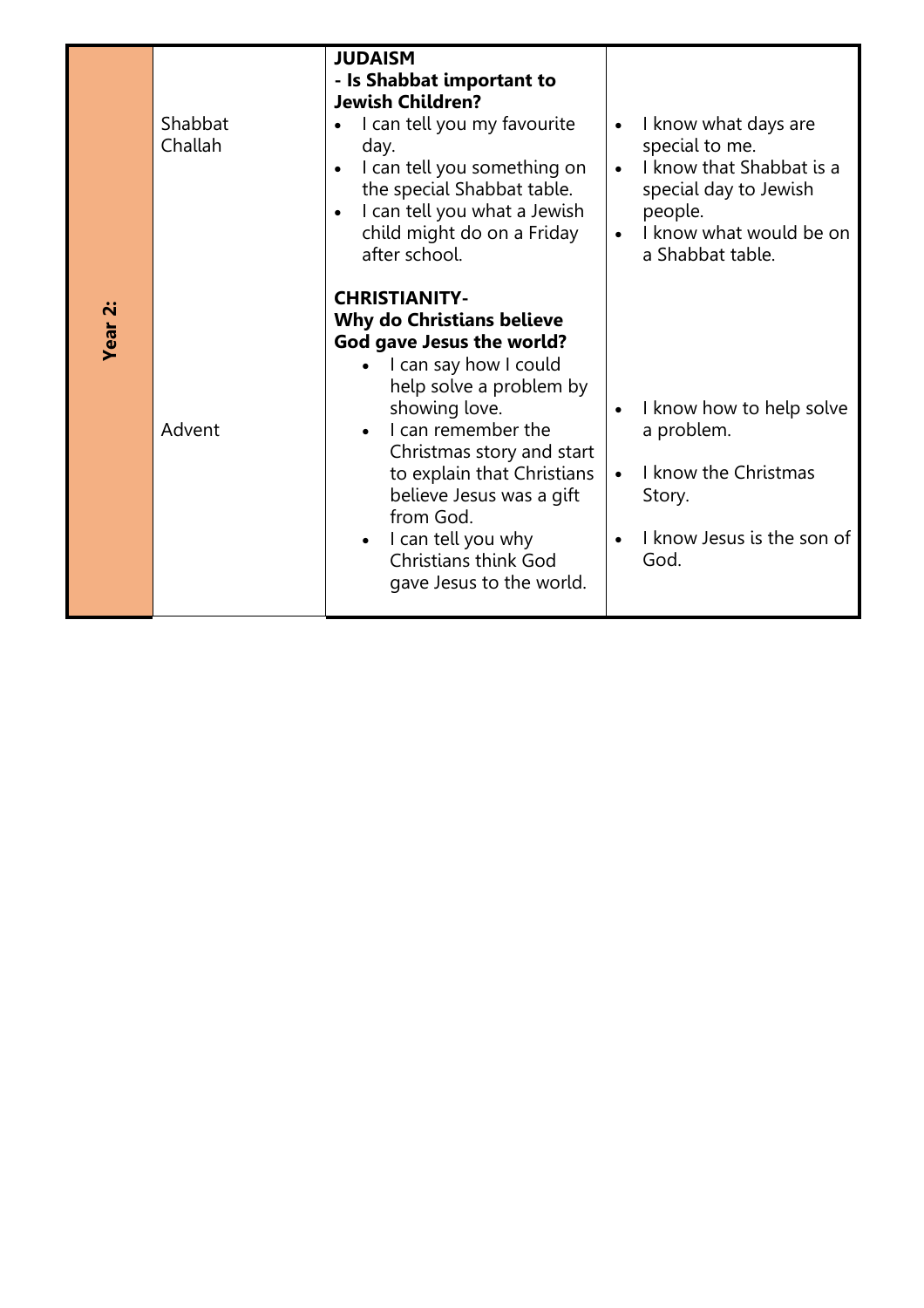| Salah<br>Allah<br>Qur'an<br>Makkah/Makkah<br>Kasbah | <b>ISLAM-</b><br>Does praying at regular<br>intervals help a Muslim in<br>their everyday life?<br>I can say how it feels to do<br>$\bullet$<br>something lots of times in a<br>day.<br>I can remember some things<br>$\bullet$<br>about Muslim prayer.<br>I can tell you one way<br>praying 5 times a day may<br>help a Muslim.                                                                                                                                                                            | I know what<br>$\bullet$<br>commitment means.<br>I know that Muslims pray<br>$\bullet$<br>5 times a day. |
|-----------------------------------------------------|------------------------------------------------------------------------------------------------------------------------------------------------------------------------------------------------------------------------------------------------------------------------------------------------------------------------------------------------------------------------------------------------------------------------------------------------------------------------------------------------------------|----------------------------------------------------------------------------------------------------------|
| Easter Egg<br>Hot cross bun<br>Resurrection         | <b>CHRISTIANITY-</b><br>How important is it to<br><b>Christians that Jesus came</b><br>back to life after his<br>crucifixion?<br>I can say what I believe<br>happens to you when you<br>die<br>and tell you how I<br>$\bullet$<br>remember people close to<br>me.<br>I can recall what Christians<br>$\bullet$<br>believe happened on Easter<br>Sunday.<br>I can start to suggest a<br>$\bullet$<br>different explanation as to<br>what happened to Jesus<br>after the empty tomb and<br>offer my opinion. | I know the Easter Story.<br>$\bullet$<br>I know Jesus was<br>resurrected.                                |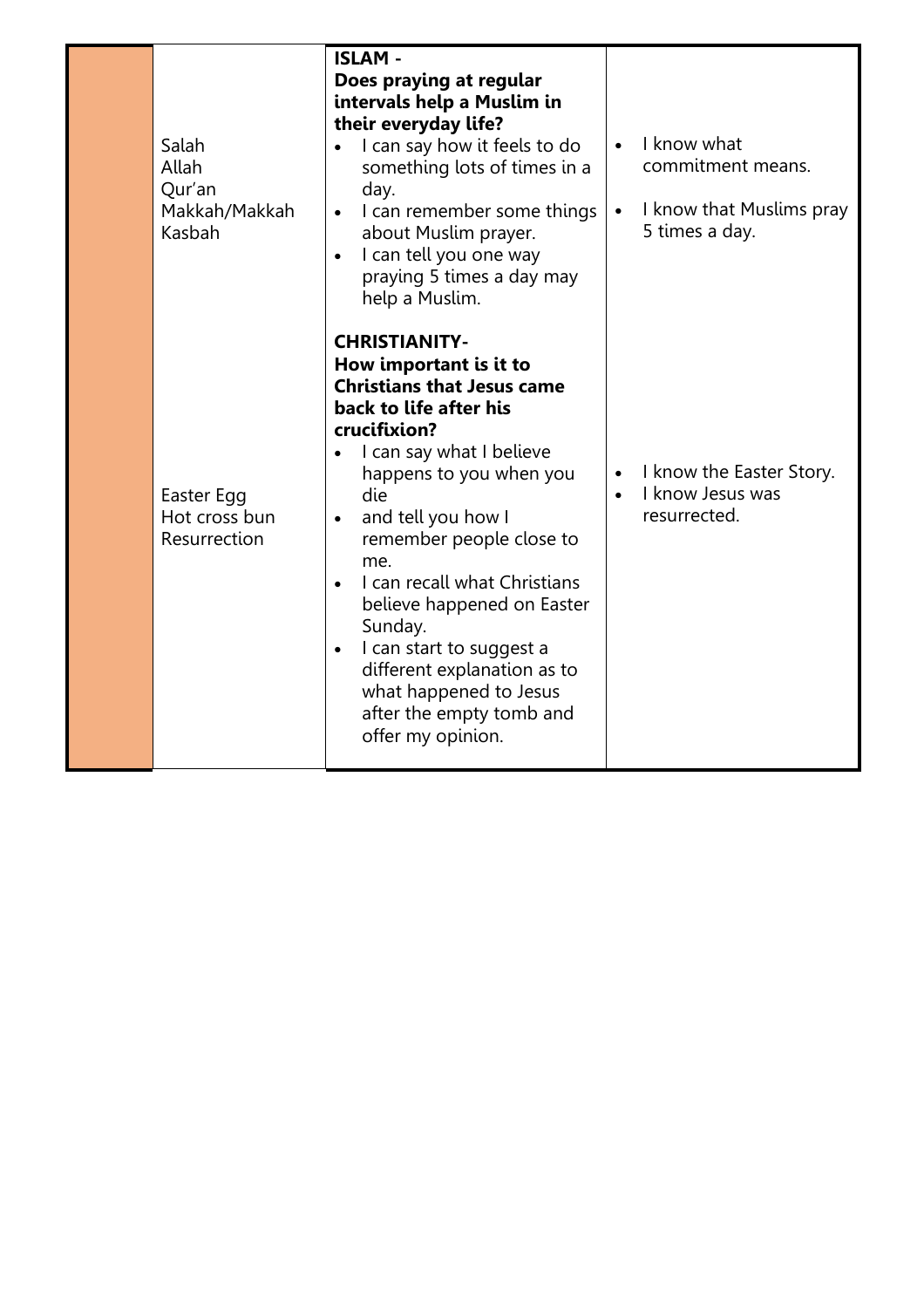| Mosque<br>Minaret<br>Musalla<br>Mihrab<br>Minbar<br>Qur'an<br>Wudu<br>Prayer mats<br>Hajj                                       | <b>ISLAM- Does going to a</b><br><b>Mosque Give Muslims a sense</b><br>of belonging?<br><b>Why do Muslims practice</b><br>certain rituals when a new<br>baby is born?<br>I can understand how<br>meeting in a certain place<br>could make me feel like I<br>belong.<br>I can explain what happens<br>$\bullet$<br>when Muslims pray alone or<br>at the mosque.<br>I can talk about how<br>$\bullet$<br>Muslims feel a sense of<br>belonging when they are<br>with other Muslims or when<br>they pray on their own and<br>say why this might be. | $\bullet$<br>$\bullet$ | I know why Muslims visit<br>a Mosque.<br>I know Muslims pray<br>alone and at Mosque. |
|---------------------------------------------------------------------------------------------------------------------------------|-------------------------------------------------------------------------------------------------------------------------------------------------------------------------------------------------------------------------------------------------------------------------------------------------------------------------------------------------------------------------------------------------------------------------------------------------------------------------------------------------------------------------------------------------|------------------------|--------------------------------------------------------------------------------------|
| Hajj<br>Hajj robes<br>Makkah/Mecca<br>Qur'an<br><b>Grand Mosque</b><br><b>Mount Arafat</b><br><b>Five Pillars</b><br>Pilgrimage | <b>ISLAM -</b><br>Does Hajj make a person a<br>better Muslim?<br>I can tell you about a special<br>journey and why it was<br>special to me.<br>$\bullet$<br>I can remember some of the<br>events that happen during<br>Hajj and start to explain why<br>$\bullet$<br>these are important to<br>Muslims.<br>$\bullet$<br>I can start to think about the<br>$\bullet$<br>significance of Hajj to<br>a Muslim.                                                                                                                                     | $\bullet$<br>$\bullet$ | I know what happens<br>during Hajj.<br>I know its importance to<br><b>Muslims</b>    |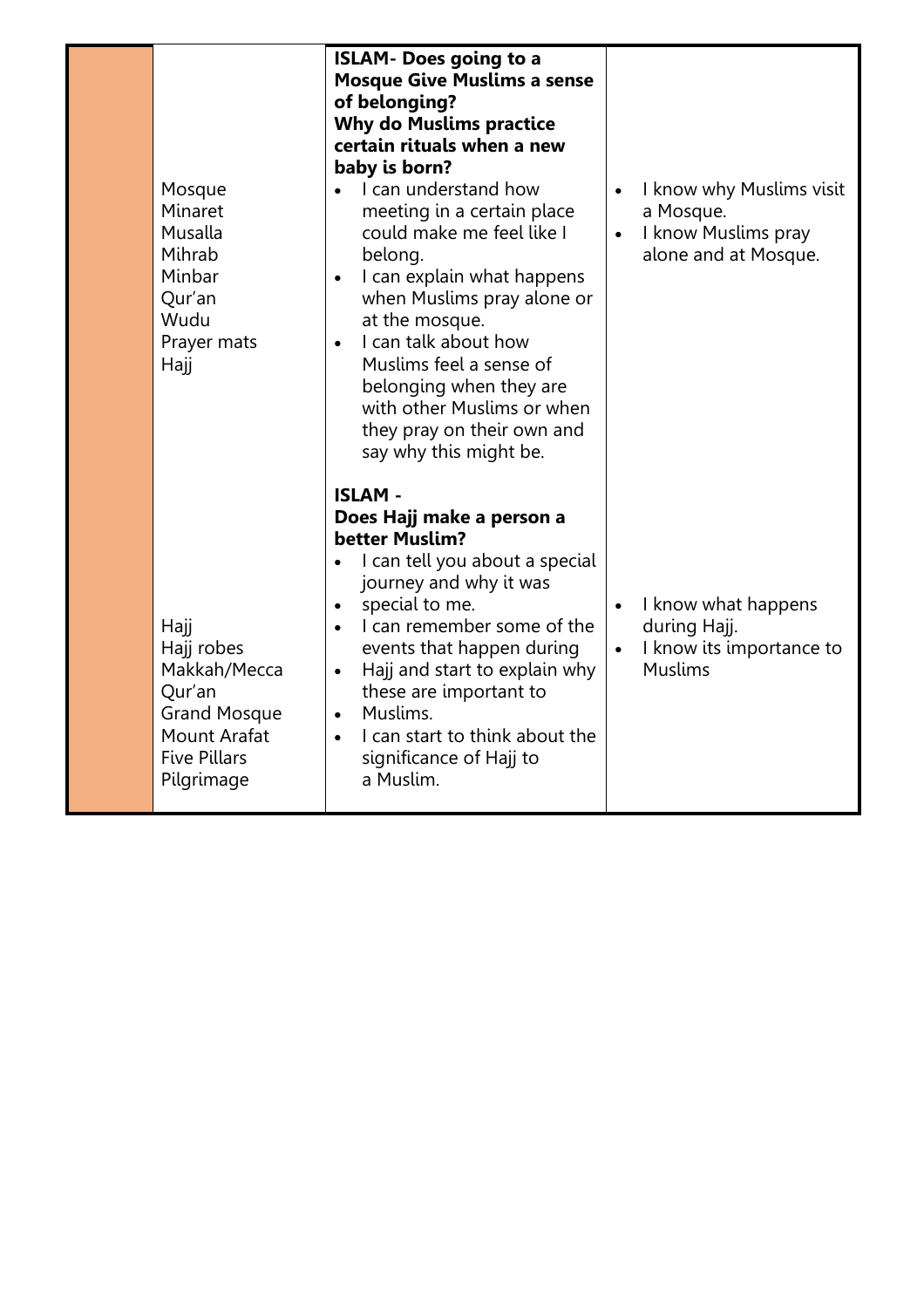| Divali<br>Ramayana<br>Rama<br>Sita<br>Lakshmi<br>Rangoli<br>patterns<br>Diva lamp<br>Puja tray<br>Mandir | Hinduism-<br><b>Would celebrating Diwali at</b><br>home in the community<br>bring a sense of belonging to<br>a Hindu child?<br>I can think of an action I<br>could take to help a special<br>group I belong to. I can<br>design a symbol to show<br>what<br>my special group stands<br>for.<br>I can describe some of the<br>$\bullet$<br>things Hindus do at home<br>or at the temple during<br>Divali.<br>I can start to empathise with<br>$\bullet$<br>what Hindus feel about<br>Divali. | I know what happens<br>$\bullet$<br>during Diwali.<br>I know what brings a<br>$\bullet$<br>sense of belonging. |
|----------------------------------------------------------------------------------------------------------|---------------------------------------------------------------------------------------------------------------------------------------------------------------------------------------------------------------------------------------------------------------------------------------------------------------------------------------------------------------------------------------------------------------------------------------------------------------------------------------------|----------------------------------------------------------------------------------------------------------------|
| Advent<br>Incarnation                                                                                    | <b>CHRISTIANITY- Has</b><br><b>Christmas lost its true</b><br>meaning?<br>I can explain what Christmas<br>means to me and talk<br>about whether this involves<br>giving and receiving gifts.<br>I can start to explain the<br>$\bullet$<br>Christian belief that Jesus<br>was God in human form and<br>why God gave him to the<br>world.<br>I can start to tell you what<br>$\bullet$<br>Christmas means to<br>Christians and what it<br>means to me.                                       | I know the true meaning<br>$\bullet$<br>of Christmas.<br>I know what Christmas<br>$\bullet$<br>means to me.    |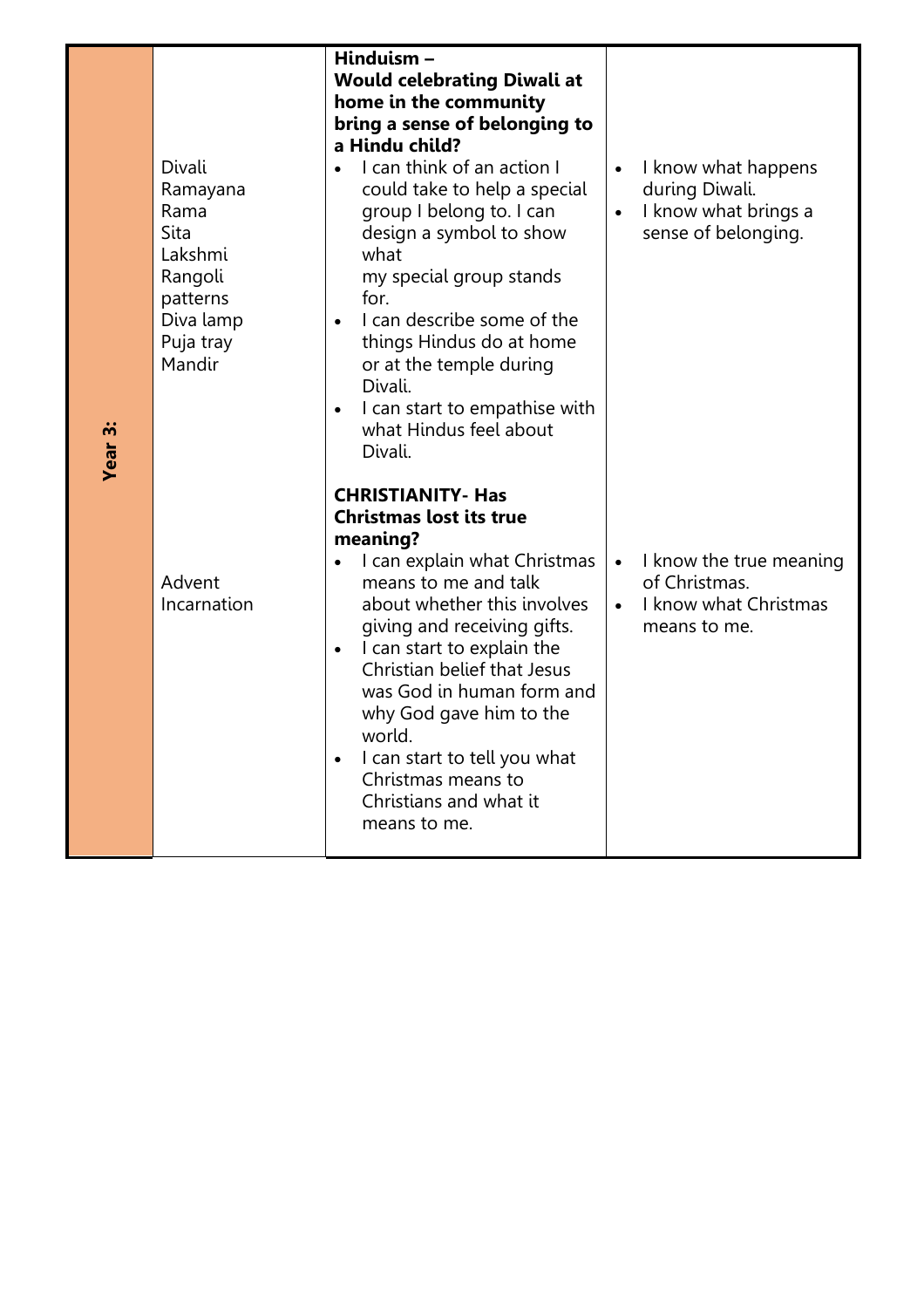| Karma<br>Samsara<br>Moksha<br><b>Bhagavad Gita</b><br>Upanishads<br>Atman<br>Sadhu                                                                 | <b>HINDUISM -</b><br>Do beliefs in Karma, Samsara<br>and Moksha help Hindus lead<br>good lives?<br>I can say how considering<br>the outcomes of an action<br>can affect how you choose<br>to act.<br>I can describe a Hindu belief<br>$\bullet$<br>relating to life after death<br>and begin to explain the<br>impact of this on a Hindu's<br>life.<br>I can start to see how belief<br>$\bullet$<br>in Karma could make<br>a difference to how Hindus<br>choose to live. | $\bullet$              | I know beliefs<br>can impact a person's<br>life.                                                                |
|----------------------------------------------------------------------------------------------------------------------------------------------------|---------------------------------------------------------------------------------------------------------------------------------------------------------------------------------------------------------------------------------------------------------------------------------------------------------------------------------------------------------------------------------------------------------------------------------------------------------------------------|------------------------|-----------------------------------------------------------------------------------------------------------------|
| Jesus<br>Palm Sunday<br>The Last<br>Supper<br>Cross<br>Tomb<br>Bread and<br>Wine<br>Maundy<br>Thursday<br>Good Friday<br><b>Disciples</b><br>Judas | <b>CHRISTIANITY -</b><br>What was good about Good<br>Friday?<br>I can suggest how a person<br>$\bullet$<br>may rescue/help others who<br>are in difficult situations.<br>I can start to tell you why<br>$\bullet$<br>Christians believe Jesus'<br>death is important.<br>I can start to reflect on<br>$\bullet$<br>whether I agree with<br>Christian beliefs about<br>Jesus' death.                                                                                       | $\bullet$<br>$\bullet$ | I know key events in the<br>Easter Story.<br>I know Jesus'<br>crucifixion is a symbol of<br>hope to Christians. |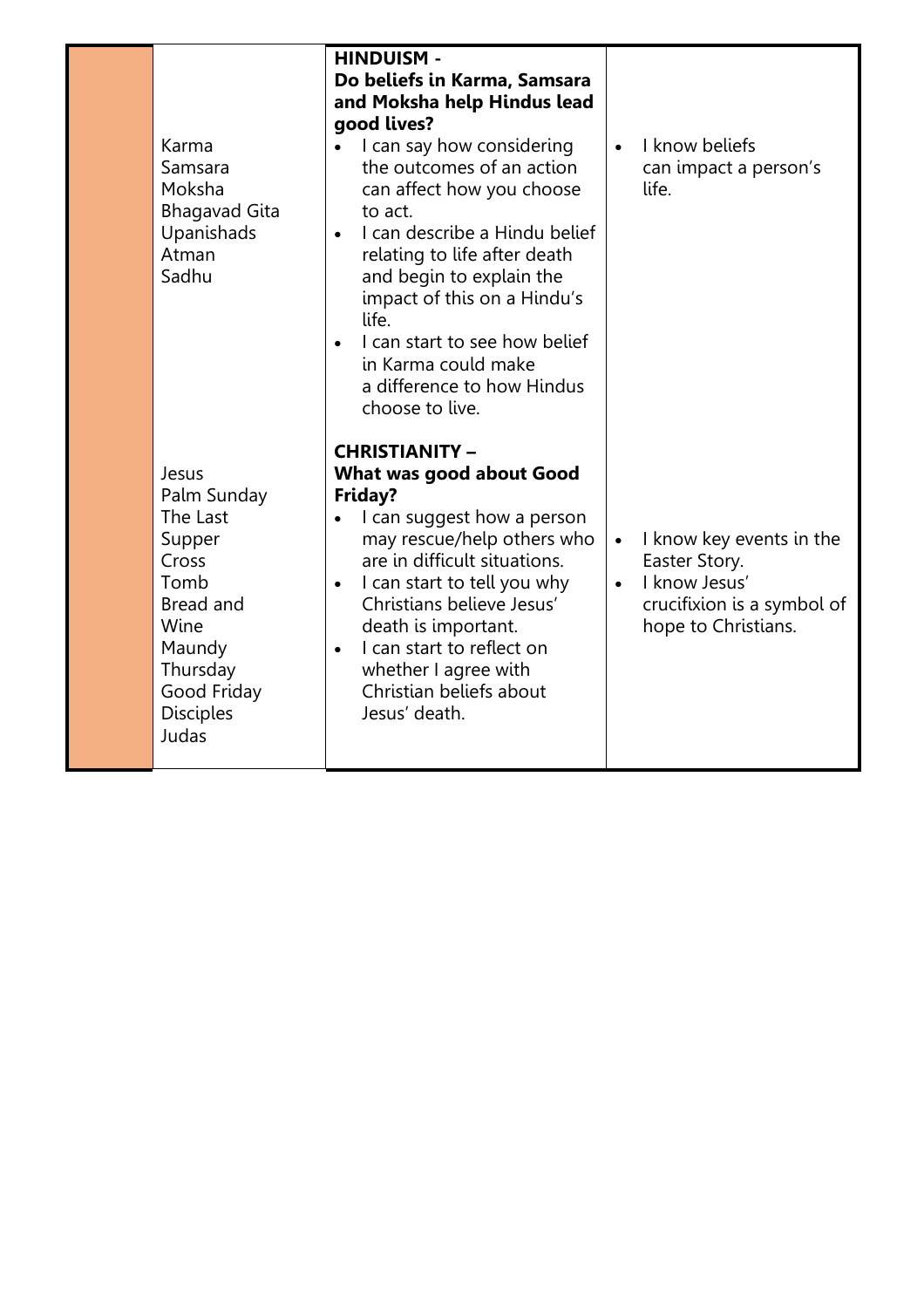| Brahman<br>Trimurti<br><b>Brahma</b><br>Shiva<br>Vishnu<br>Ganesha<br>Lakshmi<br>Puja<br>Omnipresent | <b>HINDUISM -</b><br><b>How can Braham be</b><br>everywhere and in<br>everything?<br>I can explain some of the<br>different roles I play whilst<br>still being me.<br>I can describe what a Hindu<br>$\bullet$<br>might believe about one<br>of the Hindu gods and start<br>to understand that Brahman<br>is in Everything.<br>I can recognise what I think<br>$\bullet$<br>about some<br>Hindu beliefs about<br>Brahman and gods, showing<br>respect to Hindus.                                                                                                                                       | $\bullet$ | I know Hindus believe<br>there is one God,<br>Brahman, who is part<br>of all of the other gods. |
|------------------------------------------------------------------------------------------------------|--------------------------------------------------------------------------------------------------------------------------------------------------------------------------------------------------------------------------------------------------------------------------------------------------------------------------------------------------------------------------------------------------------------------------------------------------------------------------------------------------------------------------------------------------------------------------------------------------------|-----------|-------------------------------------------------------------------------------------------------|
|                                                                                                      | <b>SIKHISM - Does joining</b><br>the Khalsa make a person a<br>better Sikh?<br>I can discuss how, for some<br>$\bullet$<br>groups I belong to, there is<br>an initiation ceremony, and<br>for others there isn't. I can<br>talk about the difference<br>that makes to my sense of<br>belonging.<br>I can describe what might<br>$\bullet$<br>motivate a Sikh to go<br>through the Amrit<br>Ceremony and what<br>happens during this.<br>I can start to see similarities<br>$\bullet$<br>between my experiences of<br>joining and belonging and a<br>Sikh's experience of<br>the Amrit Ceremony/Khalsa. | $\bullet$ | I know why Sikhs may<br>join a Khalsa.                                                          |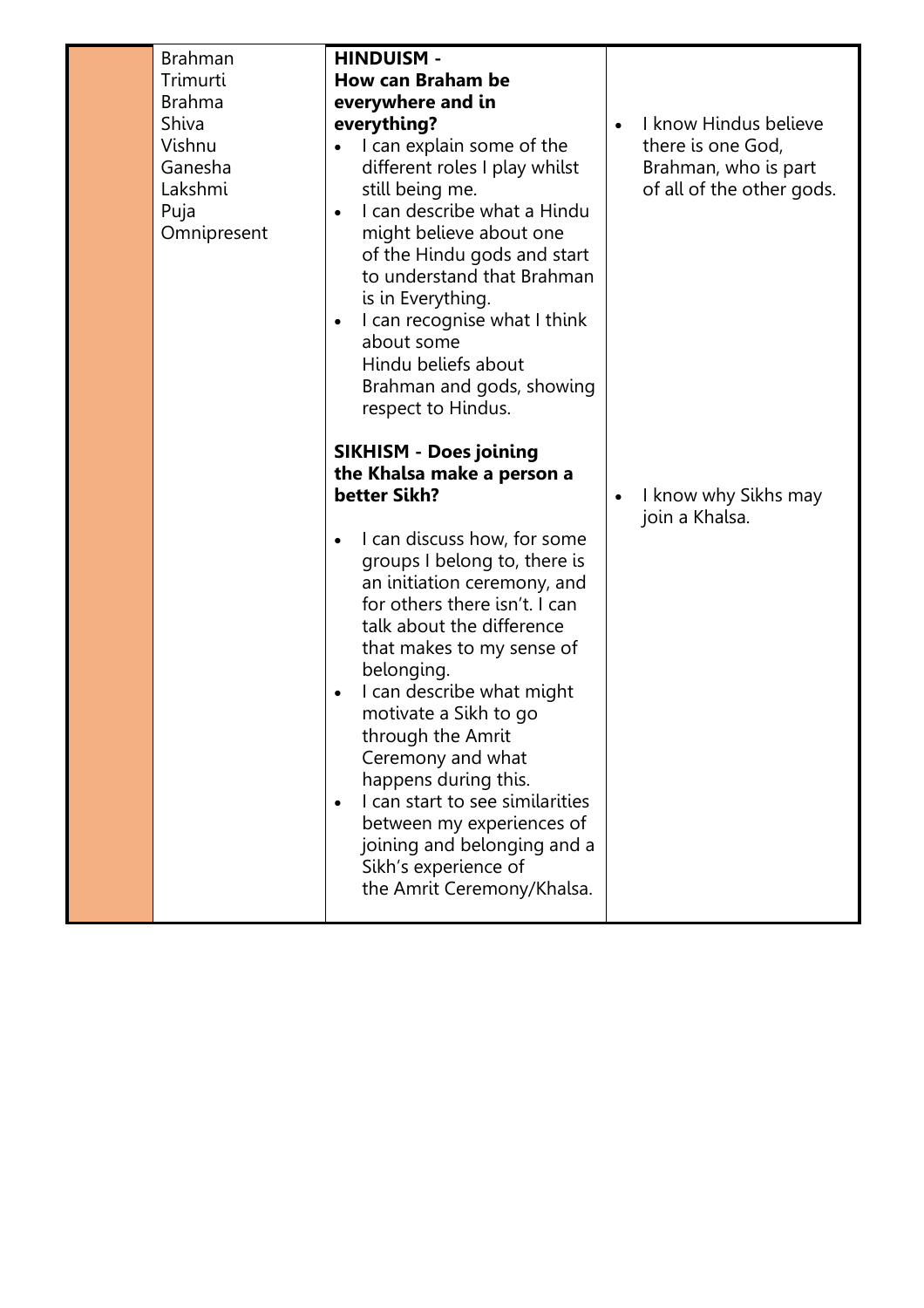| <b>Five Pillars</b><br>Zakah<br>Sawm<br>Qu'ran<br>Hajj | <b>ISLAM-</b><br>What is the best way for a<br><b>Muslim to show commitment</b><br>to God?<br>I can express why showing<br>commitment to something<br>may be a good thing.<br>I can describe some of the<br>$\bullet$<br>ways that Muslims choose<br>to show commitment to<br>God.<br>I can explain why there<br>$\bullet$<br>might be different ways of                                                                                                                                                                 | $\bullet$ | I know there are a<br>number of ways Muslims<br>show their commitment<br>to God.                                             |
|--------------------------------------------------------|--------------------------------------------------------------------------------------------------------------------------------------------------------------------------------------------------------------------------------------------------------------------------------------------------------------------------------------------------------------------------------------------------------------------------------------------------------------------------------------------------------------------------|-----------|------------------------------------------------------------------------------------------------------------------------------|
| Frankincense<br>Myrrh<br>Christingle                   | showing commitment.<br><b>CHRISTIANITY -</b><br>What is the most significant<br>part of the Nativity story for<br><b>Christians?</b><br>I can design a symbolic<br>$\bullet$<br>object to show the<br>significance of Christmas or<br>the Christmas holiday to<br>me.<br>I can describe one thing a<br>$\bullet$<br>Christian might learn<br>about Jesus from a<br>Christmas symbol.<br>I can ask questions about<br>$\bullet$<br>what Christmas means<br>to Christians and compare<br>this with what it means to<br>me. | $\bullet$ | I know some of the<br>symbolism in the<br>Nativity story.<br>I know what the different<br>parts mean to Christians<br>today. |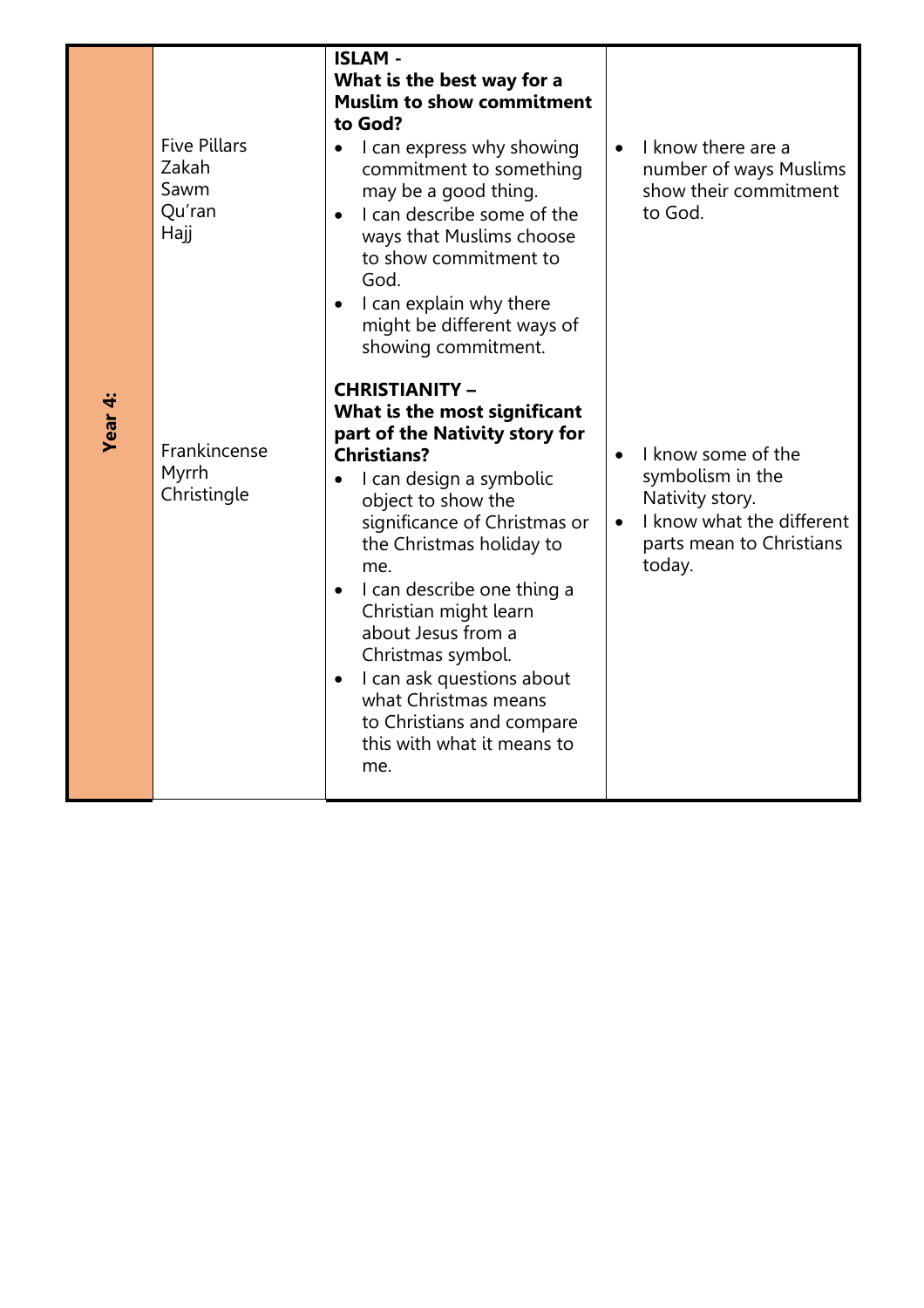|                                                                | Sikhism-<br>Do Sikhs think it is important<br>to share?                                                                                                                                                                                                                                                                                                                       |                                                                                                                |
|----------------------------------------------------------------|-------------------------------------------------------------------------------------------------------------------------------------------------------------------------------------------------------------------------------------------------------------------------------------------------------------------------------------------------------------------------------|----------------------------------------------------------------------------------------------------------------|
| Vaisakhi Gurdwara<br>Guru Hargobind<br>Langar<br>Karah Parshad | I can discuss why it is<br>important to share even<br>though it is not always<br>easy.<br>I can describe some ways<br>that Sikhs share and<br>begin to explain why this<br>is important to them<br>because of their beliefs.<br>I can begin to tell you if I<br>think sharing is<br>important or not to<br>Sikhs.                                                             | I know sharing is important<br>$\bullet$<br>to Sikhs<br>I know ways that Sikhs<br>share.                       |
| The Lord's Prayer<br>The Last Supper<br>Peter                  | <b>CHRISTIANITY-</b><br>Is forgiveness always possible<br>for Christians?<br>I can talk about what sort of<br>help I might need to show<br>forgiveness.<br>I can describe what a<br>$\bullet$<br>Christian might learn about<br>forgiveness from a Biblical<br>text.<br>I can show an<br>understanding of how<br>Christians believe God can<br>help them show<br>forgiveness. | I know that Jesus'<br>$\bullet$<br>life, death and<br>resurrection teaches<br>Christians about<br>forgiveness. |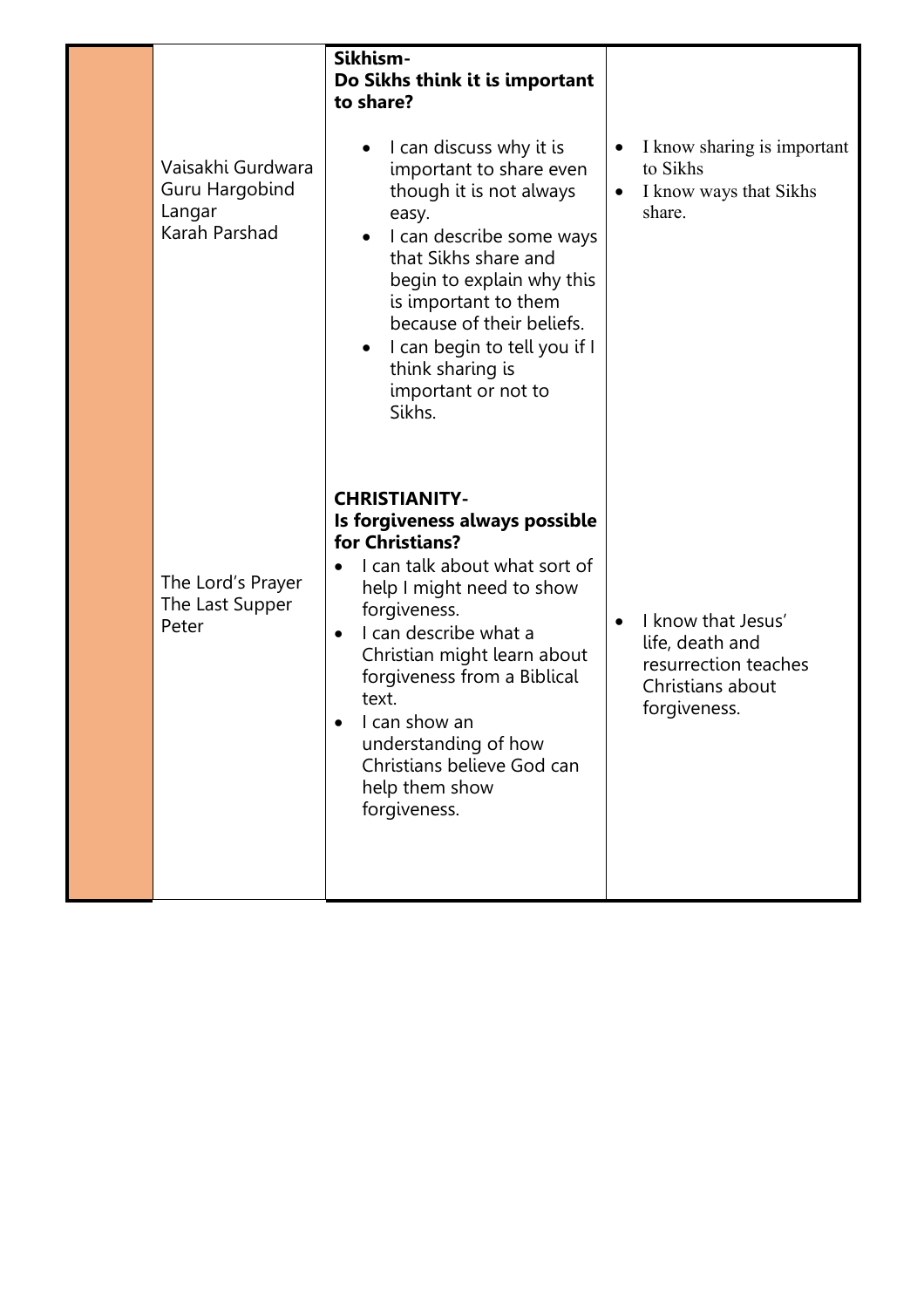| Bar / Bat mitzvah<br>Ten<br>commandments<br>Shabbat<br>seder<br>synagogue<br>Torah<br>Worship<br>Kashrut | Judaism - What is the best<br>way for a Jew to show<br>commitment to God?<br>I can discuss how Jews show<br>$\bullet$<br>their commitment to God.<br>I can explain why they do<br>$\bullet$<br>these things to show they<br>are committed to God.<br>I can describe the things I<br>$\bullet$<br>am committed to.                                                                                                                                     | I know a Jew is<br>$\bullet$<br>committed to God.<br>I know ways in which a<br>$\bullet$<br>Jew shows<br>commitment. |
|----------------------------------------------------------------------------------------------------------|-------------------------------------------------------------------------------------------------------------------------------------------------------------------------------------------------------------------------------------------------------------------------------------------------------------------------------------------------------------------------------------------------------------------------------------------------------|----------------------------------------------------------------------------------------------------------------------|
| Church<br><b>Baptism</b><br>John the<br><b>Baptist</b><br>Eucharist/Holy<br>Communion                    | <b>CHRISTIANITY- Do people</b><br>need to go to church to show<br>they are Christians?<br>I can explain some of the<br>feelings my special place<br>gives me and suggest why<br>that is.<br>I can describe some of the<br>$\bullet$<br>ways Christians use<br>churches to<br>worship/celebrate Holy<br>Communion or participate<br>in baptism.<br>I can start to understand the<br>$\bullet$<br>impact a Christian's special<br>place has on him/her. | I know that it is<br>$\bullet$<br>important for a Christian<br>to go to church.                                      |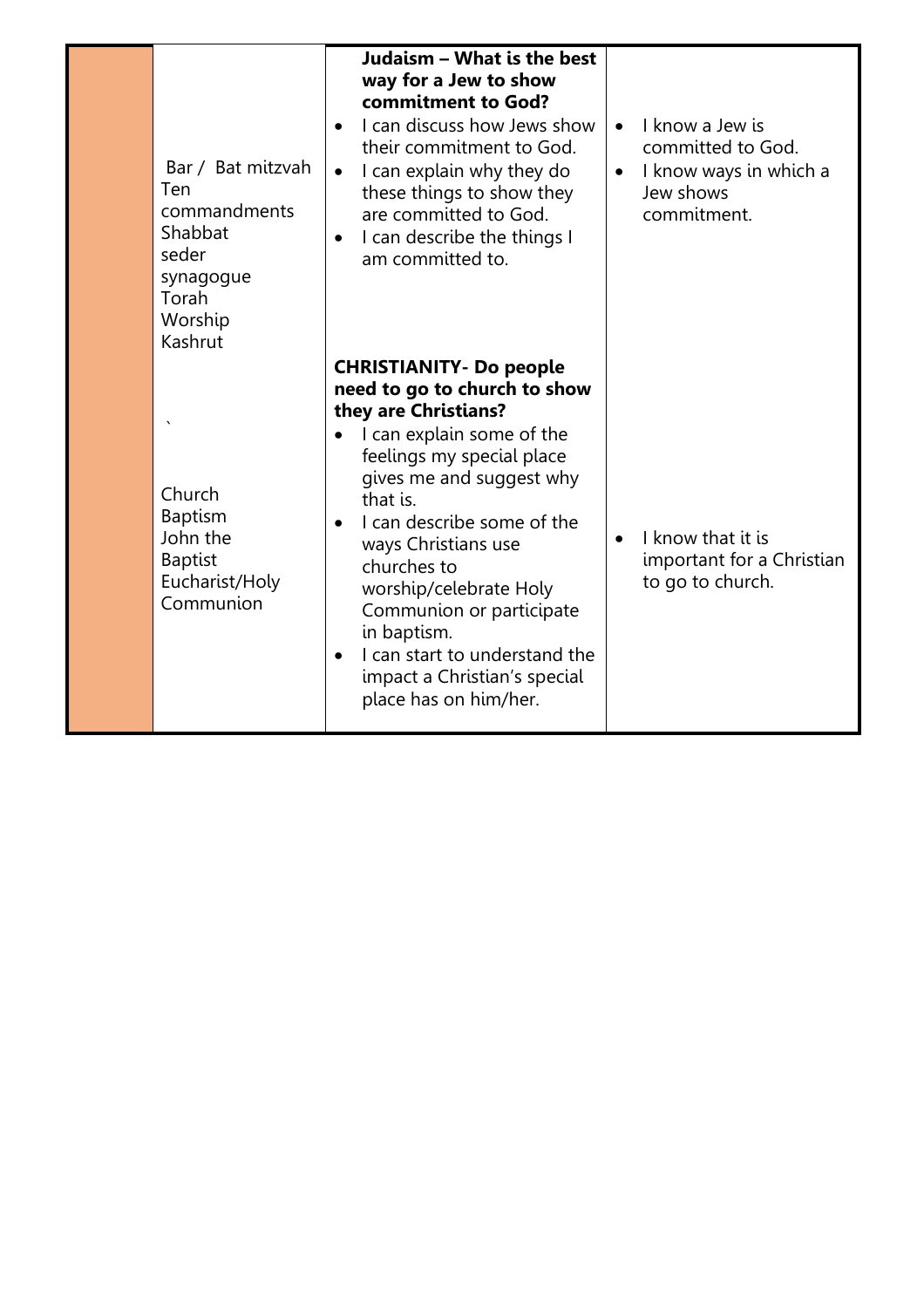| Puja Tray<br>Mantra<br><b>Brahman</b><br>Vedas<br>Purusharthas<br>Dharma<br>Karma | <b>HINDUISM-</b><br>What is the best way for<br>a Hindu to show their<br>commitment to God?<br>I can express why showing<br>$\bullet$<br>commitment to something<br>may be a good thing.<br>I can describe some of the<br>$\bullet$<br>ways that Hindus choose<br>to show commitment to<br>God and am starting<br>to understand that they may<br>do this in different ways.<br>I can express an opinion on<br>$\bullet$<br>which way I think might be<br>the best way for Hindus to<br>show their commitment to<br>God and start to give my<br>reasons. | $\bullet$ | I know some of the ways<br>Hindus show their<br>commitment to God.                                                            |
|-----------------------------------------------------------------------------------|---------------------------------------------------------------------------------------------------------------------------------------------------------------------------------------------------------------------------------------------------------------------------------------------------------------------------------------------------------------------------------------------------------------------------------------------------------------------------------------------------------------------------------------------------------|-----------|-------------------------------------------------------------------------------------------------------------------------------|
| Advent<br>Incarnation                                                             | <b>CHRISTIANITY-</b><br>Is the Christmas story true?<br>I can start to explain how<br>$\bullet$<br>'true' could mean different<br>things to different people,<br>and how stories can be<br>'true' in different ways.<br>I can start to explain the<br>$\bullet$<br>Christian belief that Jesus<br>was the Incarnation of God.<br>I can start to express an<br>$\bullet$<br>opinion on whether the<br>Christmas story is true and<br>what this might mean to<br>Christians.                                                                              | $\bullet$ | I know there are different<br>accounts of the<br>Christmas Story.<br>I know that stories can<br>be true in different<br>ways. |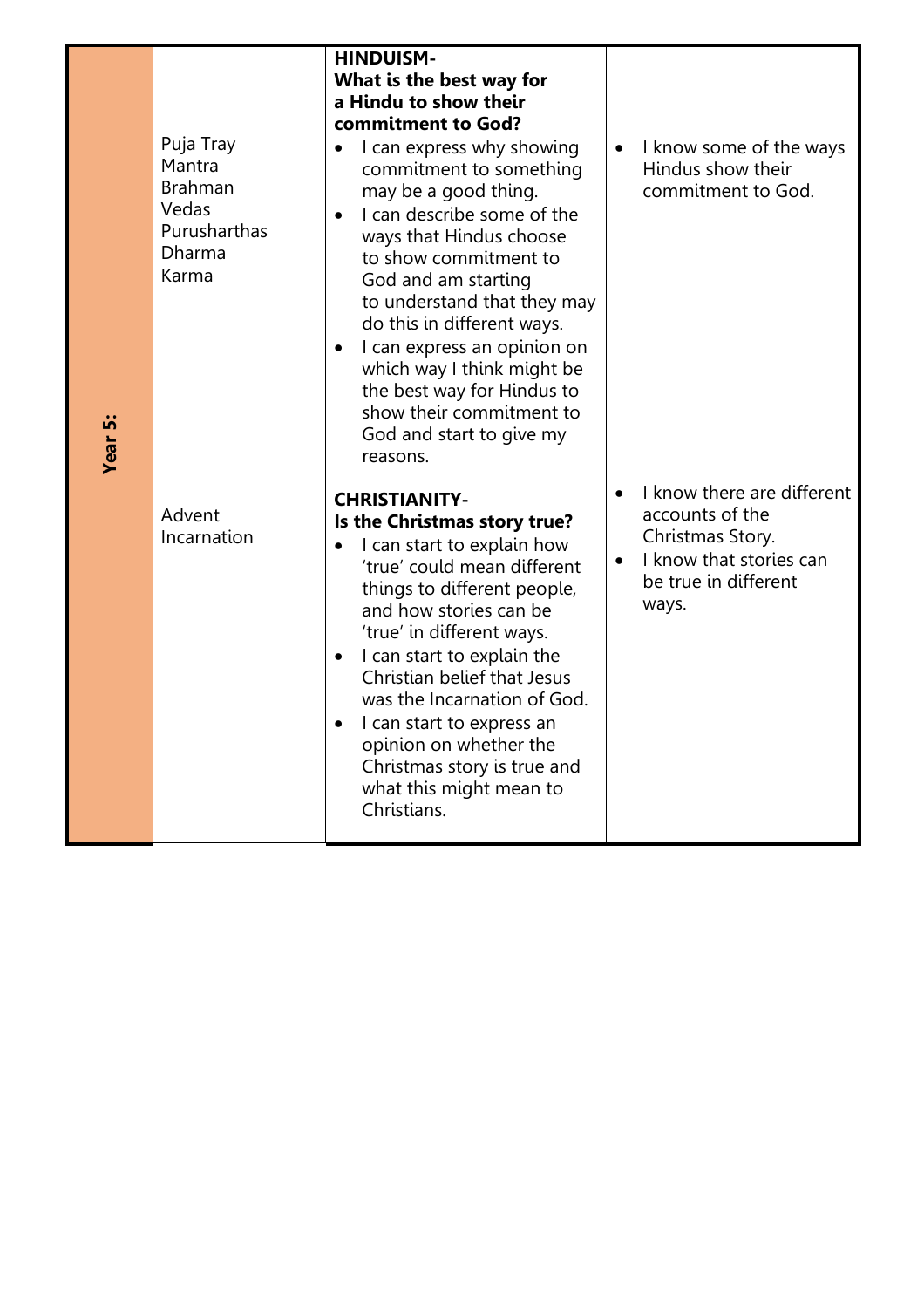Guru Amrit Khalsa Karah Prashad 5 Ks Kirpan Kesh Kara Kangha Kachera Guru Granth Sahib Langar Golden Temple of Amritsar Guru Nanak

Holy Week Pilate Herod Mount of Olives Garden of Gethsemane

## **SIKHISM-How far would a Sikh go for his or her religion?**

- I can use the right words to describe some of the ways Sikhs show their religion is important to them.
- I can start to explain why not all Sikhs practise their religion in the same way.

## **CHRISTIANITY-How significant is it for Christians to believe God intended Jesus to die?**

- I can give an example of someone with a strong sense of purpose for their life and give my opinions on this.
- I can start to explain whether God intended Jesus to be crucified or whether Jesus' crucifixion was the consequence of events during Holy Week.
- I can start to express my opinion about Jesus' crucifixion being his destiny /purpose.

• I know some of the different ways that Sikhs put their religion into practice.

- I know the events leading up to the crucifixion of Jesus.
- I know some people believe that was God's intention for Jesus to die.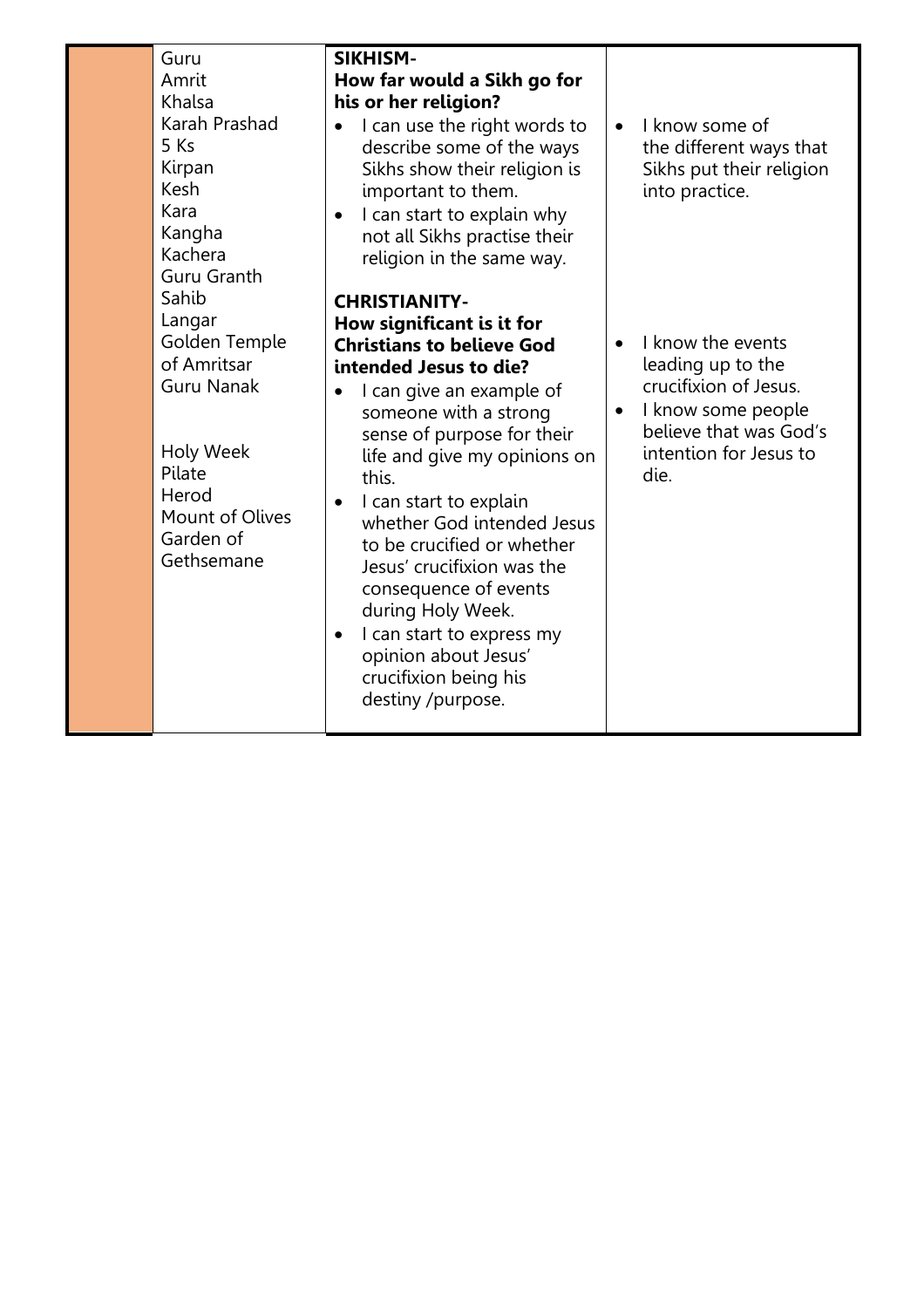| <b>Buddha</b><br><b>Bodhi</b><br>8-fold path | <b>BUDDHISM-</b><br><b>Can the Buddha's teaching</b><br>make the world a better<br>place?<br>I can suggest why there<br>may be problems in the<br>world and how people could<br>help solve them.<br>I can recall one of the<br>Buddha's stories and start to<br>explain what the Buddha<br>was teaching through it.<br>I can give an example of<br>how Buddhists could learn<br>from this and put the<br>teaching into practice to<br>make the<br>world a better place.       | $\bullet$ | I know some of the<br>teachings of Buddha and<br>what he taught about<br>change.                                    |
|----------------------------------------------|-------------------------------------------------------------------------------------------------------------------------------------------------------------------------------------------------------------------------------------------------------------------------------------------------------------------------------------------------------------------------------------------------------------------------------------------------------------------------------|-----------|---------------------------------------------------------------------------------------------------------------------|
| <b>Buddha</b><br>8-fold path                 | <b>BUDDHISM -</b>                                                                                                                                                                                                                                                                                                                                                                                                                                                             |           |                                                                                                                     |
|                                              | What is the best way for a<br><b>Buddhist to lead a good life?</b><br>I can describe one of my<br>'good' choices and the<br>consequence of it. I can also<br>explain the consequences<br>of making a different<br>choice.<br>I can describe how aspects<br>٠<br>of the 8-fold path<br>would help Buddhists know<br>how to live good lives.<br>I can start to tell you why<br>$\bullet$<br>some aspects of the 8-fold<br>path might be hard for<br>some Buddhists to stick to. | $\bullet$ | I know some of Buddha's<br>teachings and how they<br>make a difference to the<br>way a Buddhist chooses<br>to live. |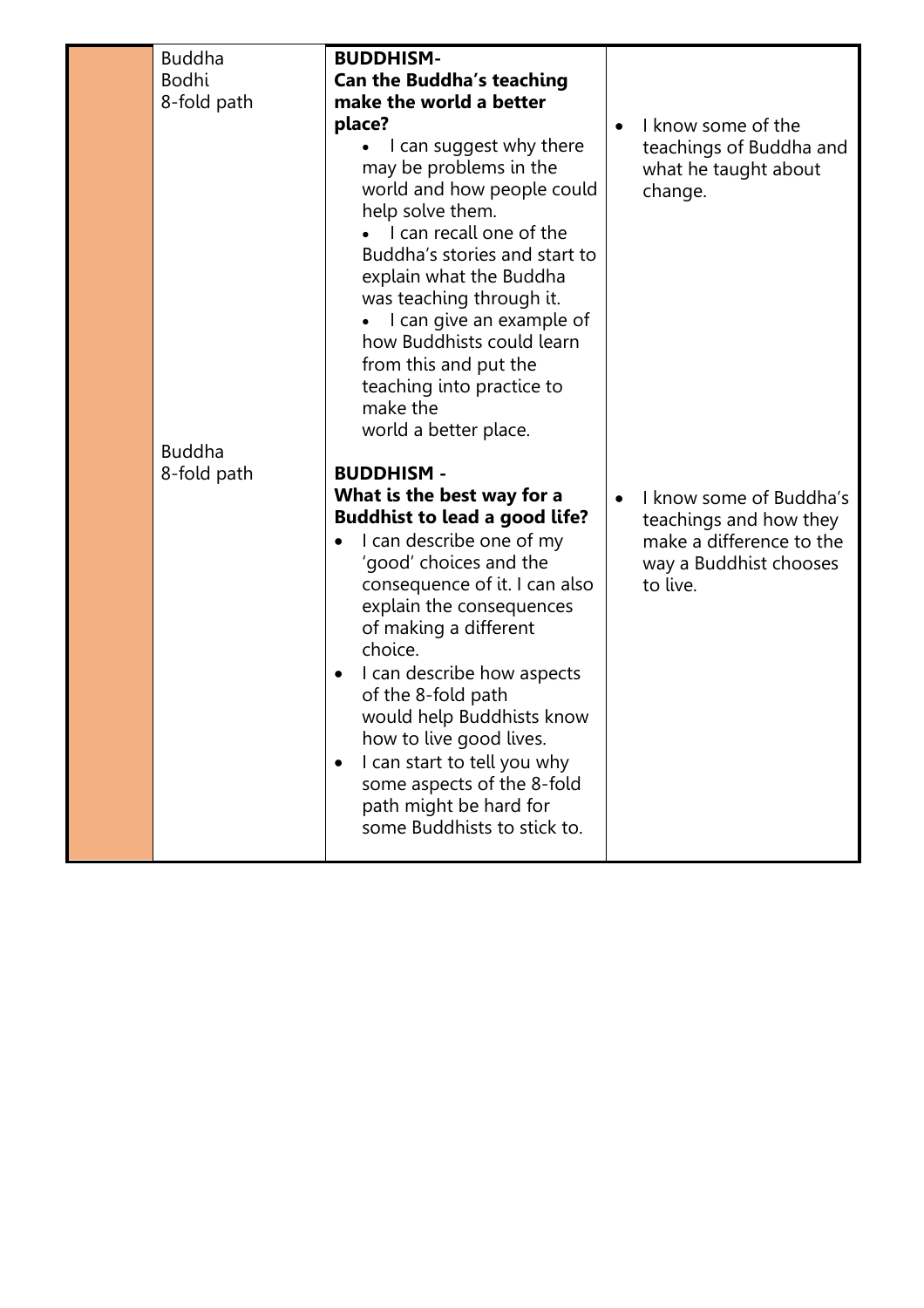| Ash<br>Wednesday<br>Shrove Tuesday<br>Fish symbol<br><b>CAFOD</b><br>Ten<br>Commandments     | <b>CHRISTIANITY -</b><br>Is Christianity still a strong<br>religion 2000 years after<br>Jesus was on earth?<br>I can explain how the<br>influence people have had<br>on me has affected what I<br>see as important.<br>I can explain how one of the<br>$\bullet$<br>reasons people use<br>to suggest that Christianity<br>is a strong religion today<br>can be counteracted.<br>I can give my opinion as to<br>٠<br>whether Christianity is a<br>strong religion now and say<br>why I think this. | $\bullet$              | I know that Christianity<br>still has some influence<br>on the world.                |
|----------------------------------------------------------------------------------------------|---------------------------------------------------------------------------------------------------------------------------------------------------------------------------------------------------------------------------------------------------------------------------------------------------------------------------------------------------------------------------------------------------------------------------------------------------------------------------------------------------|------------------------|--------------------------------------------------------------------------------------|
| <b>Buddha</b><br><b>Bodhi</b><br>8-fold path<br>Prince<br>Siddhattha<br>Gautama<br>Yasodhara | <b>BUDDHISM-</b><br>Is it possible for everyone to<br>be happy?<br>I can give an opinion on<br>whether helping other<br>people to be happy might<br>make me happy also.<br>I can make a link between<br>trying to live a good life<br>by following the 8-fold path<br>and the suffering Siddattha<br>saw.<br>I can give my opinion on<br>$\bullet$<br>whether trying to live by the<br>8-fold path could help<br>Buddhists be happy.                                                              | $\bullet$<br>$\bullet$ | I know how Buddha tried<br>to be happy.<br>I know how Buddha tried<br>to stay happy. |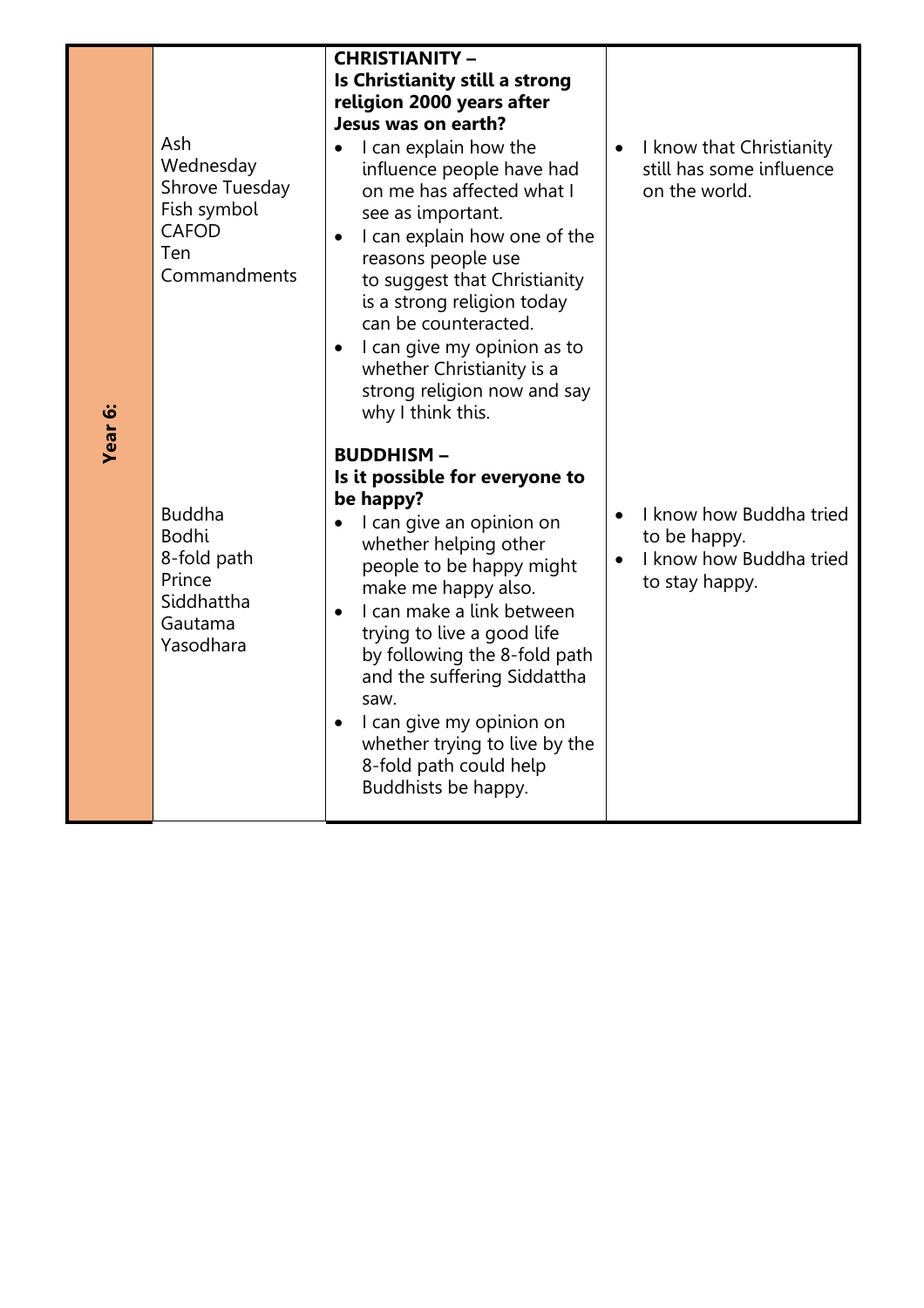| Allah<br>Shahada<br>Rub el Hizb<br>Kaaba Mecca<br>Hamsa Hand | <b>ISLAM-</b><br>What do the main concepts in<br>Islam reveal about the nature<br>of Allah? What is the purpose<br>of visual symbols of Islamic<br>art in a mosque and in a<br><b>Muslims home.</b><br>I can talk about the key<br>$\bullet$<br>concepts in the Muslim faith<br>that are related to the<br>nature of Allah<br>I can identify why Muslims<br>$\bullet$<br>use visual symbols as part of<br>their worship.                                                                                                                                                                                                                                                                             | $\bullet$ | I know about the styles<br>and types of visual<br>symbols used in<br>the Muslim faith. |
|--------------------------------------------------------------|------------------------------------------------------------------------------------------------------------------------------------------------------------------------------------------------------------------------------------------------------------------------------------------------------------------------------------------------------------------------------------------------------------------------------------------------------------------------------------------------------------------------------------------------------------------------------------------------------------------------------------------------------------------------------------------------------|-----------|----------------------------------------------------------------------------------------|
| Ganga<br>Varanasi<br><b>Brahman</b><br>Pilgrimage            | <b>HINDUISM-</b><br><b>Would visiting the River</b><br><b>Ganges feel special to a non-</b><br>Hindu?<br>I can describe some ways<br>$\bullet$<br>that people use water in<br>groups and start to explain<br>how that gives a sense of<br>community.<br>I can show an<br>$\bullet$<br>understanding of why the<br><b>River Ganges</b><br>is important to Hindus and<br>start to suggest why non-<br>Hindus might also want to<br>visit this river.<br>I can start to express my<br>understanding of the<br>religious significance of<br>visiting the River Ganges for<br>a Hindu and can reflect on<br>how it might feel for a non-<br>Hindu to go<br>there (this might be me if I<br>am not Hindu). | $\bullet$ | I know the significance<br>of the River Ganges to<br>Hindus and Non-<br>Hindus.        |